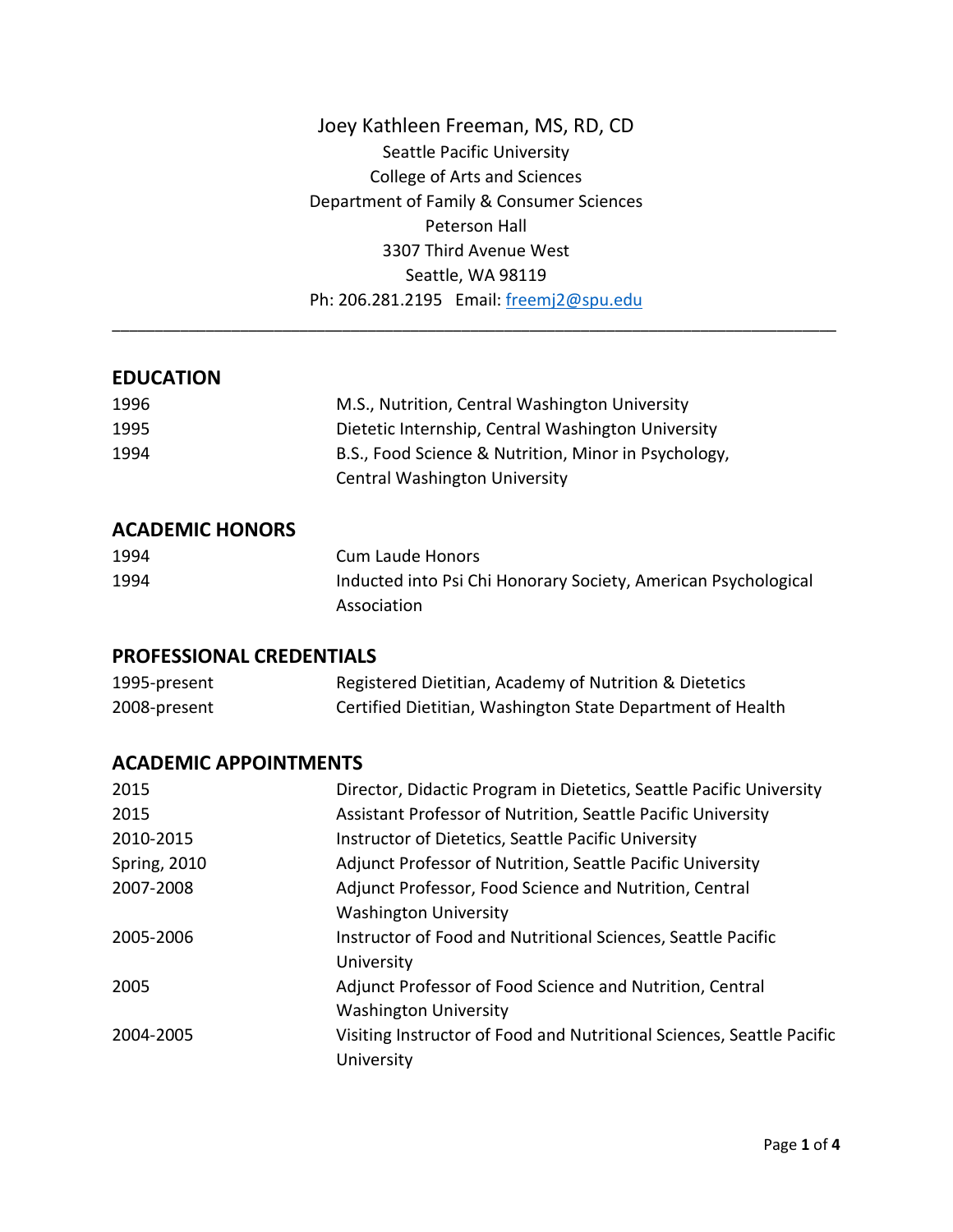## **ADDITIONAL PROFESSIONAL EXPERIENCE**

| 2008-2011 | Clinical Dietitian, Multi Care Health Systems                        |
|-----------|----------------------------------------------------------------------|
| 2004-2007 | Nutrition Instructor, Office of Superintendent of Public Instruction |
| 1999-2004 | Food and Nutrition Services Supervisor, Tahoma School District       |
| 1999      | Consultant Nutrition Editor, University of North Carolina at Chapel  |
|           | Hill                                                                 |
| 1997-1999 | Director, Consumer Information and Nutrition, Washington State       |
|           | <b>Beef Commission</b>                                               |
| 1996-1997 | Educational Products Research Dietitian, Health Comm, Inc.           |

# **COURSES TAUGHT**

# *Seattle Pacific University:*

| 2015-present | FCS 3310 The Profession of Dietetics            |
|--------------|-------------------------------------------------|
| 2012-present | FCS 3352 Nutrition Education & Counseling       |
| 2012-present | FCS 4352 Community Nutrition                    |
| 2012-present | FCS 2375 Food Production & Management           |
| 2010-present | FCS 3365 Nutrition & Meal Planning + Laboratory |
| 2010-2012    | FCS 3350 Nutrition Counseling                   |
| 2010-2011    | FCS 4350 Community Nutrition & Education        |
| 2005-2006    | FCS 4341 Medical Nutrition Therapy II           |
| 2005         | FCS 4340 Medical Nutrition Therapy I            |
| 2005         | <b>FCS 3340 Human Nutrition</b>                 |
| 2004-2005    | FCS 4350 Community Nutrition & Education        |

## *Central Washington University:*

| 2007-2008 | NUTR 448 Food Service Systems Management |
|-----------|------------------------------------------|
| 2005      | FCSN 448 Food Service Systems Management |
| 1996      | FCSN 541 Application in Dietetics        |

## *Office of Superintendent of Public Instruction:*

| 2005-2006 | Marketing Fruits and Vegetables   |
|-----------|-----------------------------------|
| 2005      | <b>Special Nutrition Needs II</b> |
| 2004      | <b>Basic Nutrition</b>            |

## *Multi Care Health Systems:*

| 2009-2011 | Biggest Winner Series Weight Loss Program |  |
|-----------|-------------------------------------------|--|
|           |                                           |  |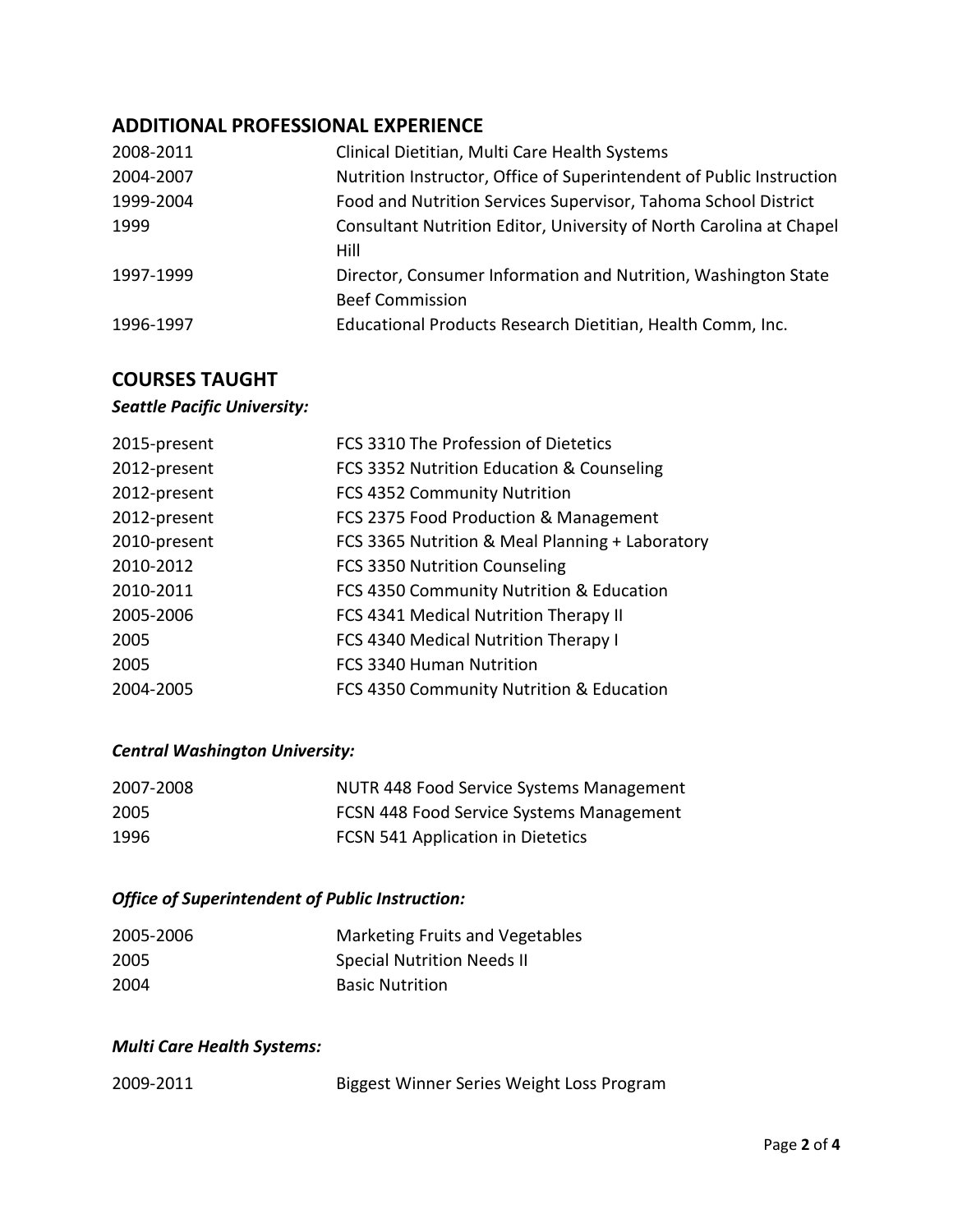#### *Tahoma School District:*

| 2003 | <b>Basic Nutrition</b>                                 |
|------|--------------------------------------------------------|
| 2002 | Serving It Safe: Food Safety and Sanitation Curriculum |
| 2000 | Offer vs. Serve School Food Service Regulations        |

## **TEACHING SUMMARY**

Develop and implement lesson plans, coordinate and oversee field experience learning in food production and management course, coordinate nutrition education presentations in local schools, schedule guest speakers, organize field trips, supervise laboratory learning, design assignments and projects, grade papers, presentations, projects, and exams.

## **SERVICE TEACHING**

Facilitate student outreach work providing nutrition education to underprivileged populations. Accomplishments include the following: planned, prepared and served meals to the Tent City 3 community; designed and presented nutrition curricula in low-income schools; developed food and nutrition resources for use at food banks, resource fairs and schools; educated low-income, single mothers and their children on how to eat healthfully on a budget.

## **ACADEMIC ADVISING**

Advise 30-40 undergraduate Food and Nutritional Sciences majors/minors per year. Provide assistance to students applying to post-baccalaureate dietetic internships and graduate school.

## **SERVICE TO THE UNIVERSITY**

March – December 2017: Interim Community Kitchen Faculty Director

2015-present: SPU Foods Lab Director

2015-present: Faculty Advisor, SPU Food and Nutrition Club

2015-present: SPU Dietetic Internship/MS in Nutrition Program Planning Committee

## **RESEARCH**

Changes in Coronary Heart Disease Risk Among Japanese Exchange Students. C. Sweeney, **J. Freeman**, D.L. Gee, C. Maruyama, M. Waki, M. Tsushima, M. Hanaoka. *J. Am. Dietetic Assoc.* 99; A 1680 (1999). Atlanta, GA. 33

Nutritional Status of Japanese Exchange Students: The Physiological Effects of Acute Dietary Changes and Coronary Heart Disease Risk. **J.K. Peterson**, D.L. Gee, M. Hanoaka, C. Maruyama, M. Tsushima and M. Waki. *International Congress of Nutrition.* Montreal, Canada, p 177, 1997.